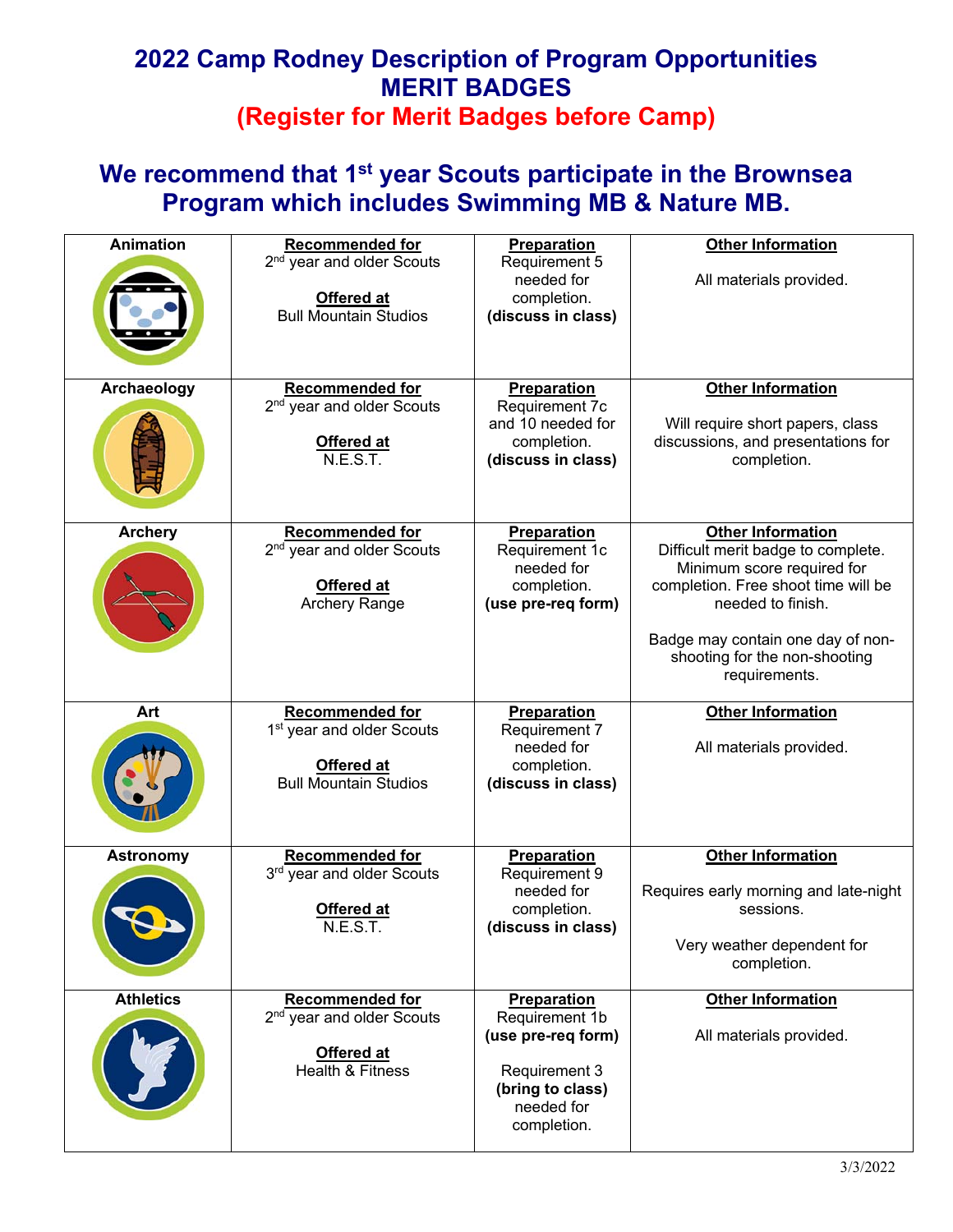| <b>Basketry</b>   | <b>Recommended for</b><br>1 <sup>st</sup> year and older Scouts | Preparation                                                                    | <b>Other Information</b>                                                                      |
|-------------------|-----------------------------------------------------------------|--------------------------------------------------------------------------------|-----------------------------------------------------------------------------------------------|
|                   | Offered at<br><b>Bull Mountain Studios</b>                      | None                                                                           | All materials provided.                                                                       |
| <b>Bird Study</b> | <b>Recommended for</b><br>2 <sup>nd</sup> year and older Scouts | <b>Preparation</b>                                                             | <b>Other Information</b>                                                                      |
|                   | Offered at<br>N.E.S.T.                                          | None                                                                           | Requires observations and report<br>writing.<br>Requires early morning sessions.              |
| Camping           | <b>Recommended for</b><br>3rd year and older Scouts             | Preparation<br>Requirements 4, 8c,                                             | <b>Other Information</b>                                                                      |
|                   |                                                                 | 8d and 9 needed for                                                            | Conservation project in                                                                       |
|                   | Offered at<br>Scoutcraft                                        | completion.<br>(use pre-req form)                                              | requirement 9 can be completed<br>during camp but is recommended<br>to be done ahead of time. |
| Canoeing          | <b>Recommended for</b><br>3 <sup>rd</sup> year or older Scouts  | Preparation<br>Requirement 1b                                                  | <b>Other Information</b>                                                                      |
|                   | Offered at<br><b>Boat Yard</b>                                  | needed for completion.<br>(use pre-req form)<br><b>MUST pass swim</b><br>test. | Boat shoes with a full sole<br>needed (ex. old tennis shoes or<br>closed toed sandals)        |
| <b>Chemistry</b>  | <b>Recommended for</b><br>2 <sup>nd</sup> year and older Scouts | Preparation<br>Requirement 7 needed                                            | <b>Other Information</b>                                                                      |
|                   | <b>Offered at</b><br>N.E.S.T.                                   | for completion.<br>(discuss in class)                                          | All materials provided.                                                                       |
| Climbing          | <b>Recommended for</b><br>3rd year and older Scouts             | Preparation<br>Requirement 1b & 1c                                             | <b>Other Information</b>                                                                      |
|                   | Offered at<br><b>Climbing Tower</b>                             | needed for completion.<br>(use pre-reg form)                                   | Physically demanding, may be<br>difficult for some Scouts.                                    |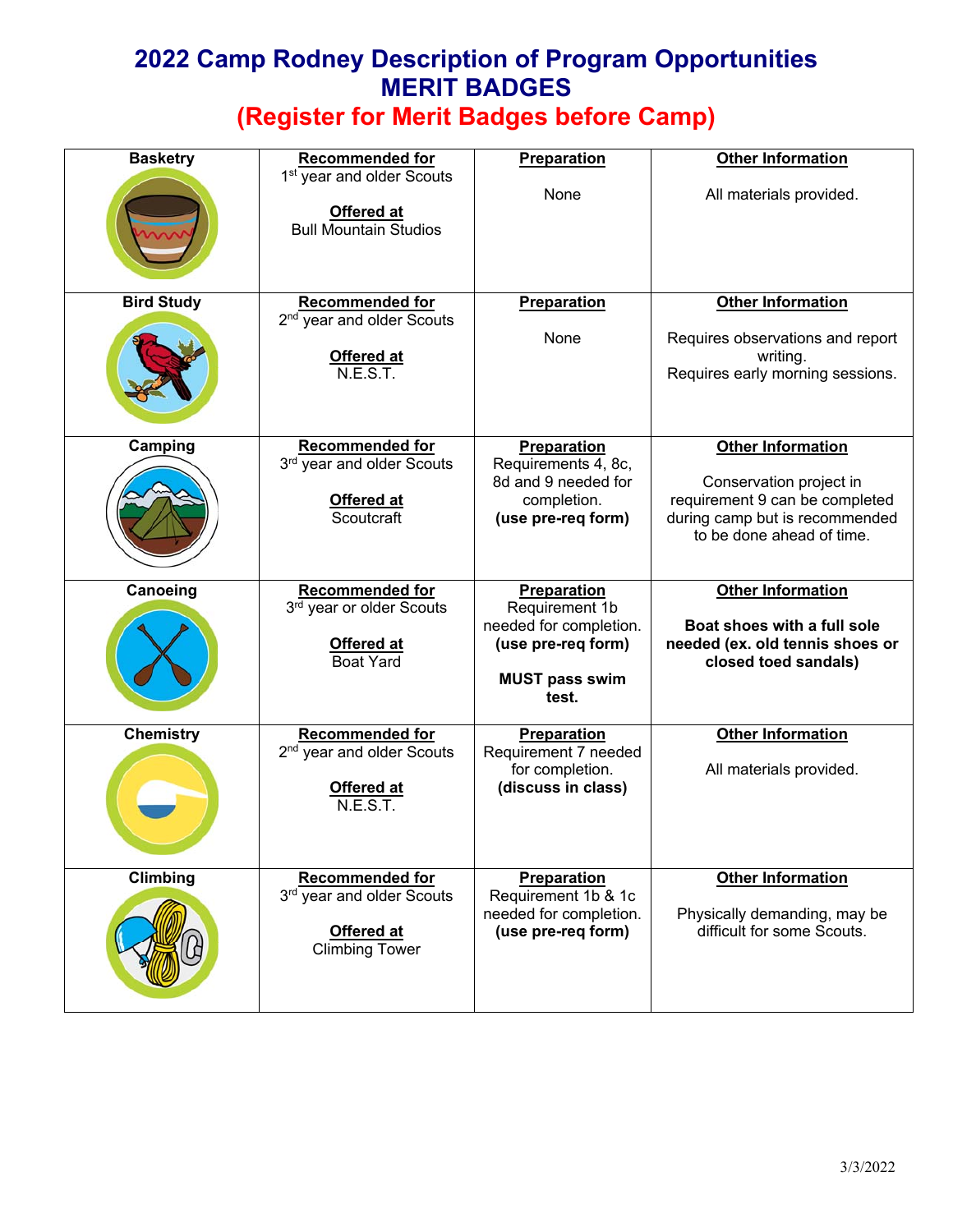| Communication                                                     | <b>Recommended for</b><br>3rd year and older Scouts<br>Offered at<br>Scoutcraft                  | Preparation<br>Requirement 5 and 7<br>(write essay about<br>each experience)<br>Requirement 8<br>(use pre-req form)<br>needed for completion. | <b>Other Information</b><br>All materials provided.                                                                                                                                                                                                                                                                                                                                                                                         |
|-------------------------------------------------------------------|--------------------------------------------------------------------------------------------------|-----------------------------------------------------------------------------------------------------------------------------------------------|---------------------------------------------------------------------------------------------------------------------------------------------------------------------------------------------------------------------------------------------------------------------------------------------------------------------------------------------------------------------------------------------------------------------------------------------|
| <b>Cooking (partial)</b><br>aka<br><b>Introduction to Cooking</b> | <b>Recommended for</b><br>3rd year and older Scouts<br>Offered at<br>Scoutcraft                  | <b>Preparation</b><br>None                                                                                                                    | <b>Other Information</b><br><b>HALF DAY CLASS</b><br>In this program a Scout will earn a<br>partial in Cooking Merit Badge in<br>camp with a road to completion<br>following the summer.<br>Along with learning about food<br>safety and menu planning, Scouts<br>will learn the skills of cooking.<br>When Scouts finish this program,<br>they should have all the skills<br>needed to complete the cooking<br>requirements of this badge. |
| <b>Cycling</b>                                                    | <b>Recommended for</b><br>3rd year and older Scouts<br>Offered at<br>Health & Fitness            | Preparation<br>Requirement 1b<br>needed for completion.<br>(use pre-req form)                                                                 | <b>Other Information</b><br><b>Extremely physically demanding,</b><br>may be difficult for many Scouts.<br>Scouts will complete the "Mountain<br>Biking" option and should be<br>experienced trail cyclists prior to<br>attempting this badge.<br>50+ miles of cycling in this badge.<br>Requires early morning rides.<br>Scouts are encouraged to bring their<br>own mountain bike.                                                        |
| <b>Electricity</b>                                                | <b>Recommended for</b><br>2 <sup>nd</sup> year and older Scouts<br>Offered at<br>N.E.S.T.        | <b>Preparation</b><br>None                                                                                                                    | <b>Other Information</b><br>Recommended to be taken in<br>conjunction with Electronics.                                                                                                                                                                                                                                                                                                                                                     |
| <b>Electronics</b>                                                | <b>Recommended for</b><br>2 <sup>nd</sup> year and older Scouts<br><b>Offered at</b><br>N.E.S.T. | <b>Preparation</b><br>Requirement 6 needed<br>for completion.<br>(discuss in class)                                                           | <b>Other Information</b><br>Recommended to be taken in<br>conjunction with Electricity.                                                                                                                                                                                                                                                                                                                                                     |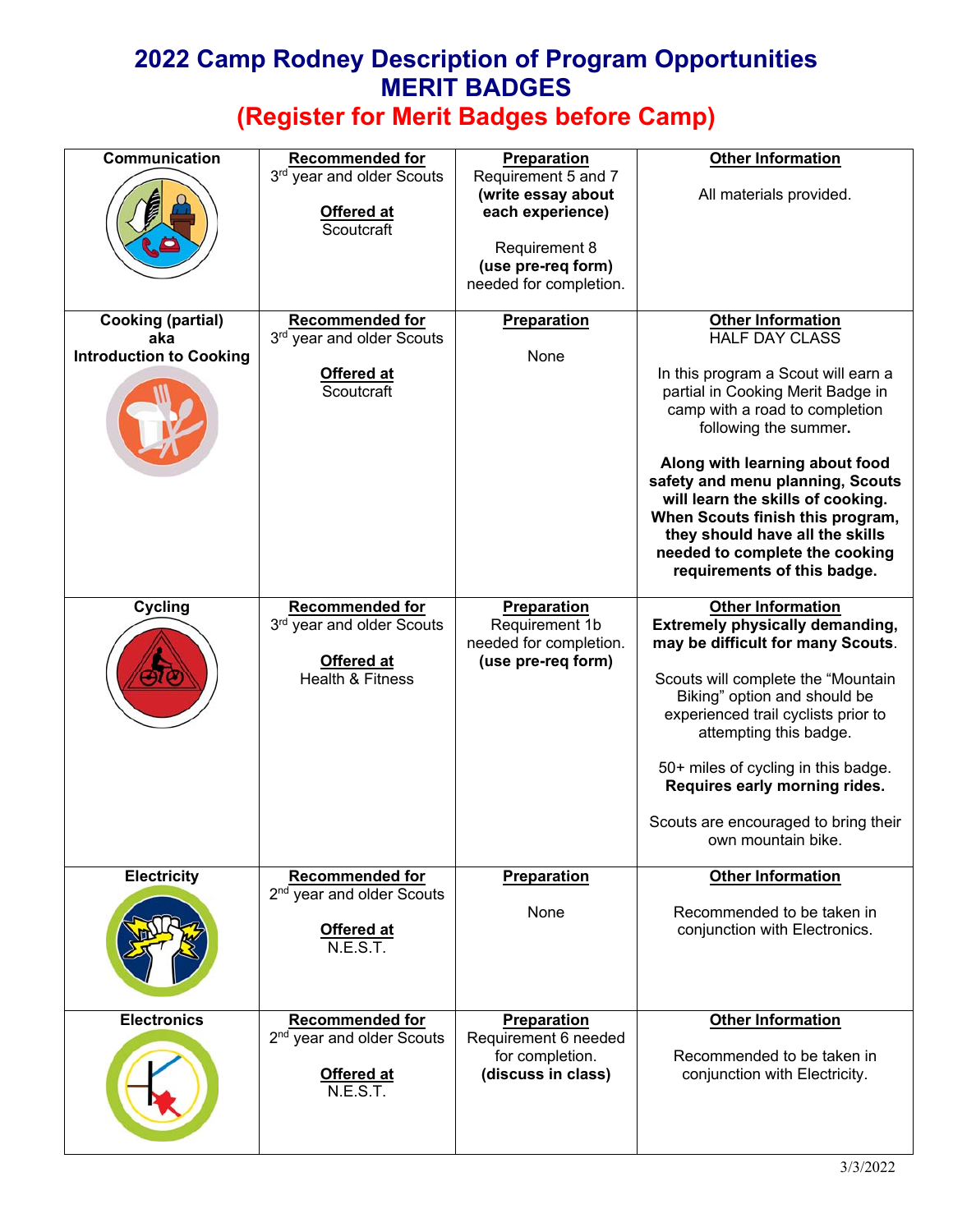| <b>Engineering</b>                   | <b>Recommended for</b>                                                 | <b>Preparation</b>                         | <b>Other Information</b>                                                                                                                           |
|--------------------------------------|------------------------------------------------------------------------|--------------------------------------------|----------------------------------------------------------------------------------------------------------------------------------------------------|
|                                      | 2 <sup>nd</sup> year and older Scouts<br><b>Offered at</b><br>N.E.S.T. | None                                       | All materials provided.                                                                                                                            |
| <b>Environmental Science</b>         | <b>Recommended for</b><br>3rd year and older Scouts                    | Preparation<br>Requirement 6 needed        | <b>Other Information</b>                                                                                                                           |
|                                      | <b>Offered at</b><br>N.E.S.T.                                          | for completion.<br>(discuss in class)      | Intense and time-consuming.<br>Requires observations and report<br>writing.                                                                        |
| <b>First Aid</b>                     | <b>Recommended for</b><br>2 <sup>nd</sup> year and older Scouts        | <b>Preparation</b><br>Requirement 5a       | <b>Other Information</b>                                                                                                                           |
|                                      | Offered at<br><b>Health &amp; Fitness</b>                              | needed for completion.<br>(bring to class) | Home first aid kit for requirement 5a<br>must be brought to camp.                                                                                  |
| Fish & Wildlife<br><b>Management</b> | <b>Recommended for</b><br>2 <sup>nd</sup> year and older Scouts        | <b>Preparation</b><br>Requirement 8 needed | <b>Other Information</b>                                                                                                                           |
|                                      | Offered at<br>N.E.S.T.                                                 | for completion.<br>(discuss in class)      | Good preparation for Environmental<br>Science MB.                                                                                                  |
| <b>Fishing</b>                       | Recommended for<br>2 <sup>nd</sup> year and older Scouts               | Preparation                                | <b>Other Information</b><br>Practice knots for requirement 4                                                                                       |
|                                      | <b>Offered at</b><br>N.E.S.T.                                          | None                                       | before camp.<br>Scouts are encouraged to bring<br>their own fishing gear.<br>Camp fishing gear is available on a<br>first-come, first-serve basis. |
| <b>Forestry</b>                      | <b>Recommended for</b><br>2 <sup>nd</sup> year and older Scouts        | <b>Preparation</b><br>Requirement 8 needed | <b>Other Information</b>                                                                                                                           |
|                                      | Offered at<br>N.E.S.T.                                                 | for completion.<br>(bring to class)        | Have footwear for walking in the<br>woods.<br>Bring a notebook.                                                                                    |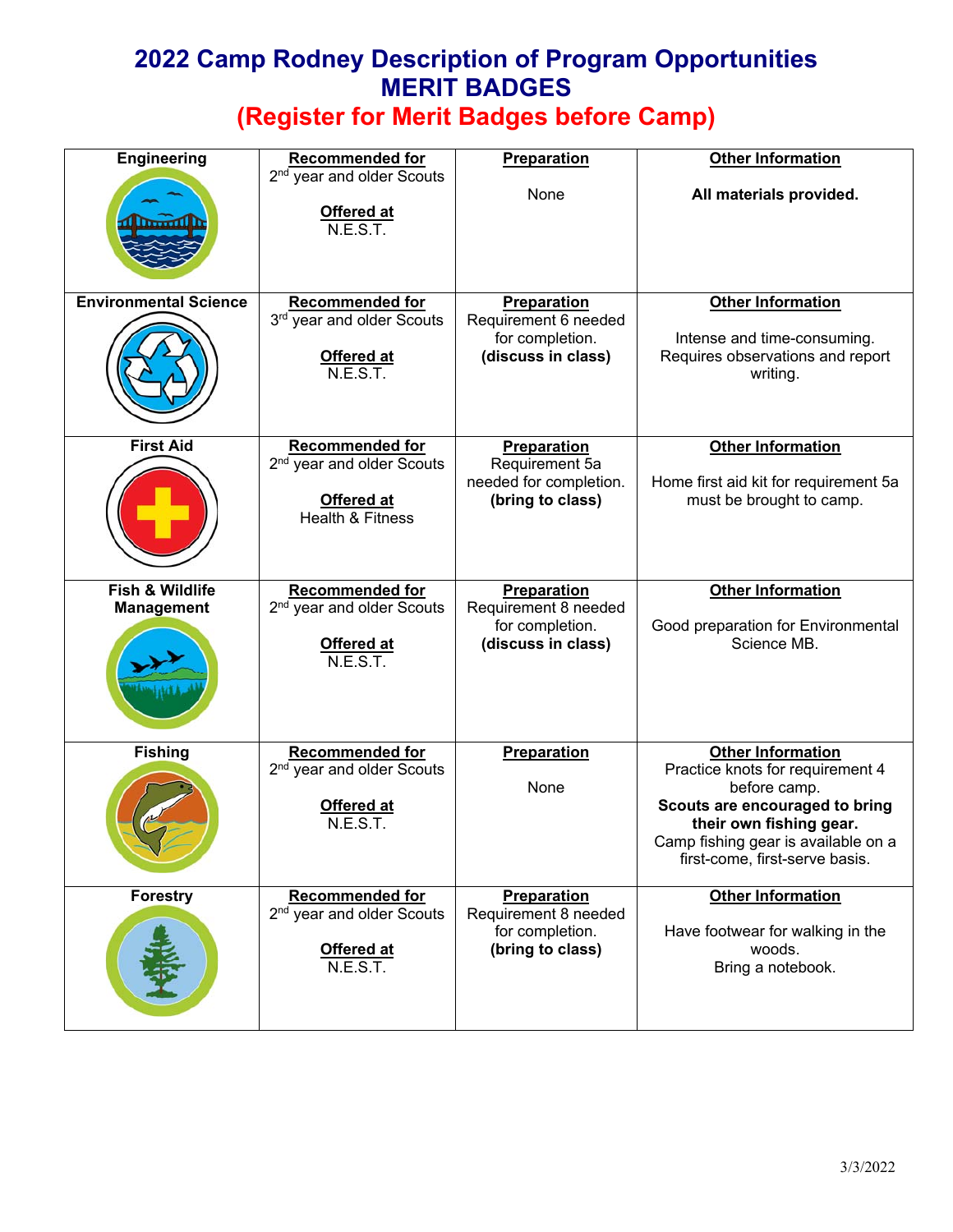| <b>Game Design</b>  | <b>Recommended for</b><br>2 <sup>nd</sup> year and older Scouts<br>Offered at<br>Health & Fitness             | <b>Preparation</b><br>Requirement 8 needed<br>for completion.<br>(discuss in class)                   | <b>Other Information</b><br>This badge is<br><b>NOT</b><br>about Video Games.<br>It is about the design of games and<br>the planning of the game play<br>activities. Please review the<br>requirements so Scouts are clear on<br>the topics covered in the badge. |
|---------------------|---------------------------------------------------------------------------------------------------------------|-------------------------------------------------------------------------------------------------------|-------------------------------------------------------------------------------------------------------------------------------------------------------------------------------------------------------------------------------------------------------------------|
| Geocaching<br>w     | <b>Recommended for</b><br>2 <sup>nd</sup> year and older Scouts<br><b>Offered at</b><br>Scoutcraft            | <b>Preparation</b><br>Requirement 7 needed<br>for completion.<br>(use pre-req form)                   | <b>Other Information</b><br>All materials provided.                                                                                                                                                                                                               |
| Geology             | <b>Recommended for</b><br>2 <sup>nd</sup> year and older Scouts<br>Offered at<br><b>N.E.S.T.</b>              | <b>Preparation</b><br>Requirement 4 needed<br>for completion.<br>(discuss in class)                   | <b>Other Information</b><br>All materials provided.                                                                                                                                                                                                               |
| <b>Graphic Arts</b> | <b>Recommended for</b><br>2 <sup>nd</sup> year and older Scouts<br>Offered at<br><b>Bull Mountain Studios</b> | Preparation<br>Requirement 6 needed<br>for completion.<br>(discuss in class)                          | <b>Other Information</b><br>All materials provided.                                                                                                                                                                                                               |
| <b>Insect Study</b> | <b>Recommended for</b><br>2 <sup>nd</sup> year and older Scouts<br><b>Offered at</b><br><b>N.E.S.T.</b>       | Preparation<br>Requirement 13<br>needed for completion.<br>(discuss in class)                         | <b>Other Information</b><br>All materials provided.                                                                                                                                                                                                               |
| <b>Kayaking</b>     | <b>Recommended for</b><br>2 <sup>nd</sup> year or older Scouts<br>Offered at<br><b>Boat Yard</b>              | Preparation<br>Requirement 1b<br>needed for completion.<br>(use pre-reg form)<br>MUST pass swim test. | <b>Other Information</b><br>Boat shoes with a full sole needed<br>(ex. old tennis shoes or closed<br>toed sandals)                                                                                                                                                |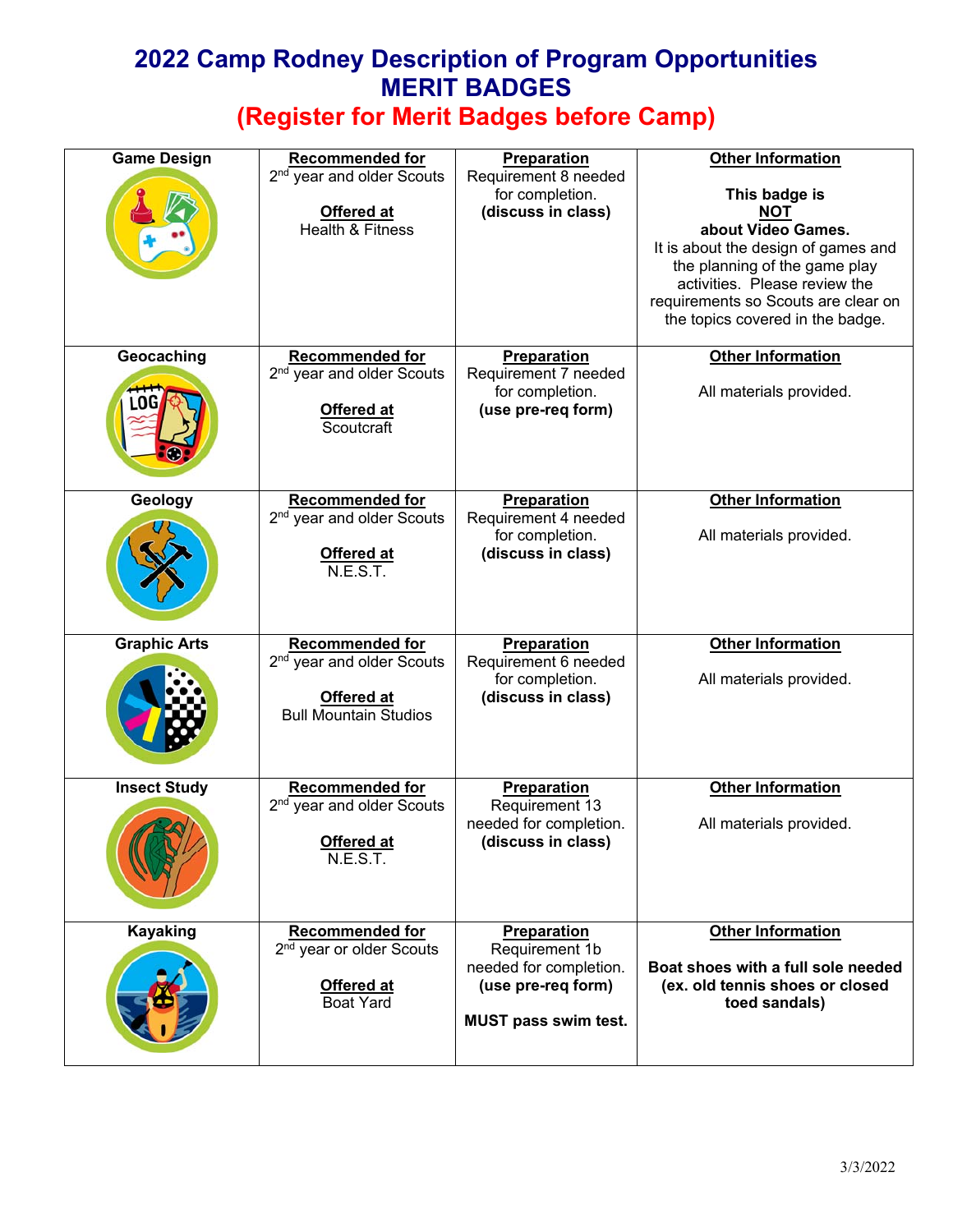| Leatherwork         | <b>Recommended for</b>                                                                           | Preparation                                                                                                                                                                                                                                                                                                                      | <b>Other Information</b>                                                                                                 |
|---------------------|--------------------------------------------------------------------------------------------------|----------------------------------------------------------------------------------------------------------------------------------------------------------------------------------------------------------------------------------------------------------------------------------------------------------------------------------|--------------------------------------------------------------------------------------------------------------------------|
|                     | 1 <sup>st</sup> year and older Scouts<br>Offered at<br><b>Bull Mountain Studios</b>              | None                                                                                                                                                                                                                                                                                                                             | All materials provided.                                                                                                  |
| Lifesaving          | <b>Recommended for</b><br>2 <sup>nd</sup> year and older Scouts<br>Offered at<br>Pool            | <b>Preparation</b><br>Requirements 1, 2a, 16 and<br>17 needed for completion.<br>(use pre-req form)<br><b>Scouts MUST have</b><br>previously earned<br><b>Swimming MB (Req. 2a) to</b><br>take this badge & MUST<br>complete Req. 2b (400-yard<br>qualifying swim) at Polar<br><b>Bear on Monday to</b><br>participate in class. | <b>Other Information</b><br>Need long sleeve shirt, long<br>pants, socks, and shoes for 20-<br>second disrobing (req 9). |
| <b>Mammal Study</b> | <b>Recommended for</b><br>1 <sup>st</sup> year and older Scouts<br>Offered at<br>N.E.S.T.        | Preparation<br>None                                                                                                                                                                                                                                                                                                              | <b>Other Information</b><br>Requires observations and<br>report writing.                                                 |
| Motorboating        | <b>Recommended for</b><br>3rd year and older Scouts<br><b>Offered at</b><br><b>Sailing Base</b>  | Preparation<br>Requirement 1b, 4b needed<br>for completion.<br>(use pre-req form & bring<br>permit to class)<br><b>MUST pass swim test.</b><br><b>MUST have a certificate of</b><br>approved boater safety<br>education (by NASBLA) to<br>drive motorboat.                                                                       | <b>Other Information</b><br>Boat shoes with a full sole<br>needed (ex. old tennis shoes<br>or closed toed sandals)       |
| Moviemaking         | <b>Recommended for</b><br>3rd year or older Scouts<br>Offered at<br><b>Bull Mountain Studios</b> | <b>Preparation</b><br>Requirement 4 needed for<br>completion.<br>(discuss in class)                                                                                                                                                                                                                                              | <b>Other Information</b><br>Personal digital cameras or<br>digital video cameras are<br>encouraged to be used.           |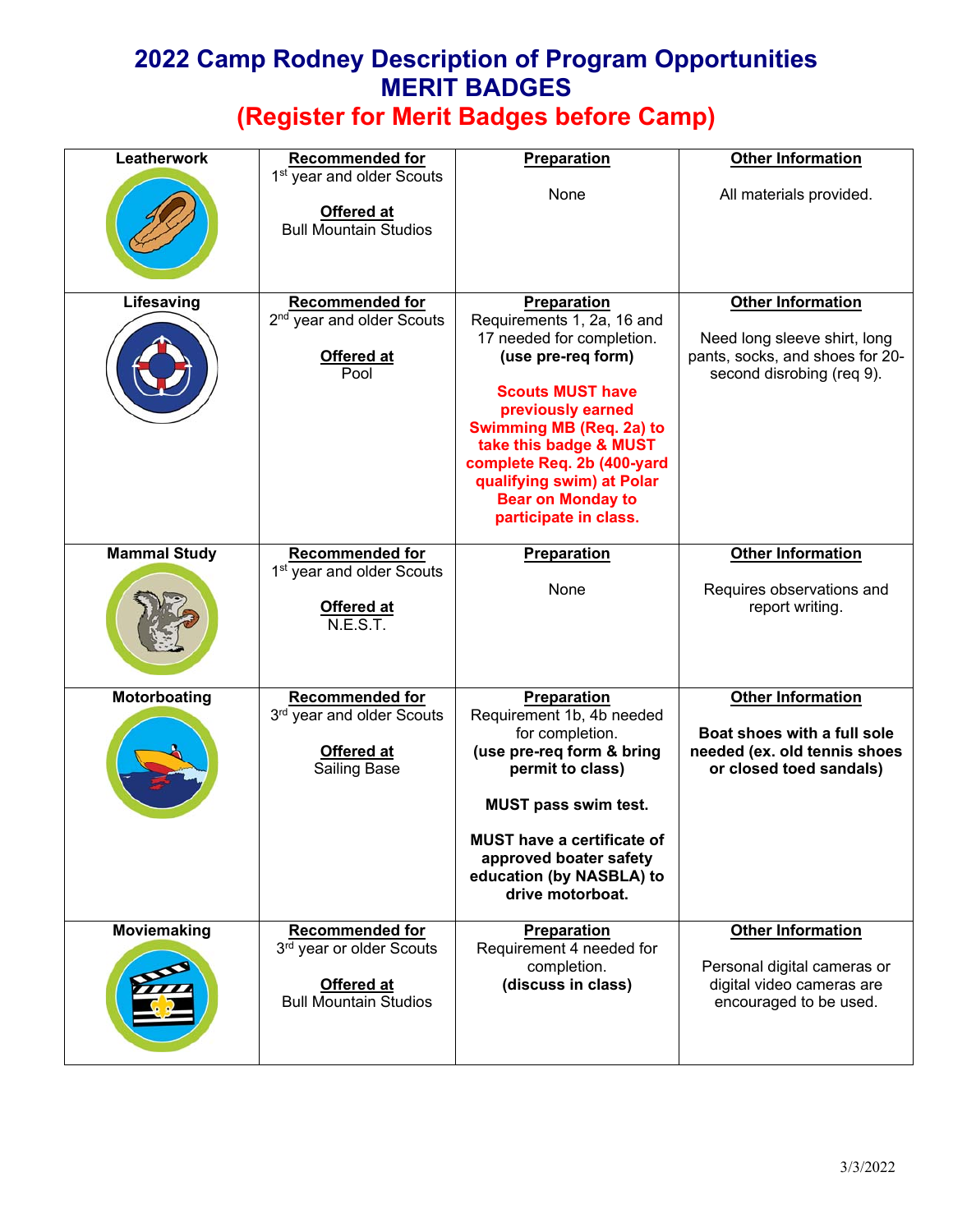| <b>Nature</b>           | <b>Recommended for</b><br>1 <sup>st</sup> year and older Scouts | Preparation                                                                            | <b>Other Information</b>                                                                       |
|-------------------------|-----------------------------------------------------------------|----------------------------------------------------------------------------------------|------------------------------------------------------------------------------------------------|
|                         | <b>Offered at</b><br>N.E.S.T.                                   | None                                                                                   | Included in Brownsea program<br>AND offered separately.                                        |
| Oceanography            | <b>Recommended for</b><br>2 <sup>nd</sup> year and older Scouts | <b>Preparation</b>                                                                     | <b>Other Information</b>                                                                       |
|                         | Offered at<br>N.E.S.T.                                          | None                                                                                   | Scouts will need shoes that will be<br>worn in the water.                                      |
| Orienteering            | <b>Recommended for</b><br>2 <sup>nd</sup> year and older Scouts | Preparation                                                                            | <b>Other Information</b>                                                                       |
|                         | Offered at<br>Scoutcraft                                        | None                                                                                   | All materials provided.                                                                        |
| <b>Personal Fitness</b> | <b>Recommended for</b><br>3rd year and older Scouts             | Preparation<br>Requirement 1 needed                                                    | <b>Other Information</b>                                                                       |
|                         | Offered at<br><b>Health &amp; Fitness</b>                       | for completion.<br>(discuss in class)                                                  | Requirement 8 to be completed at<br>home after camp.                                           |
| Photography             | <b>Recommended for</b><br>3rd year and older Scouts             | Preparation<br>Requirement 1a                                                          | <b>Other Information</b>                                                                       |
|                         | Offered at<br><b>Bull Mountain Studios</b>                      | (bring card to class)<br>Requirement 8 needed<br>for completion.<br>(discuss in class) | Personal digital cameras are<br>encouraged to be used.                                         |
| <b>Pioneering</b>       | <b>Recommended for</b><br>2 <sup>nd</sup> year and older Scouts | <b>Preparation</b><br>Requirement 1b                                                   | <b>Other Information</b>                                                                       |
|                         | <b>Offered at</b><br>Scoutcraft                                 | needed for completion.<br>(use pre-req form)                                           | All materials provided.<br>May be physically demanding.<br>Be familiar with the 7 basic knots. |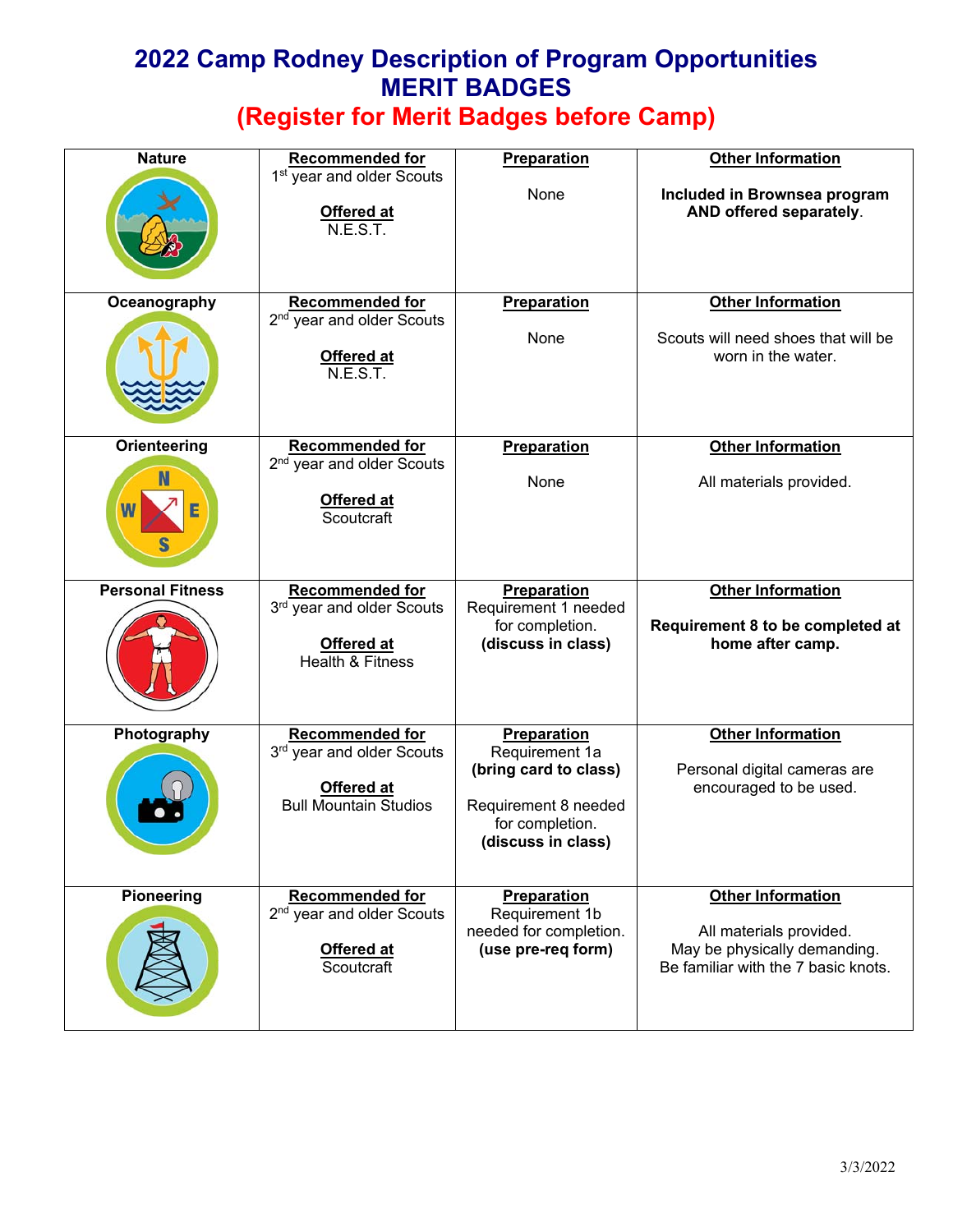| <b>Pottery</b>                                 | <b>Recommended for</b><br>2 <sup>nd</sup> year and older Scouts<br>Offered at<br><b>Bull Mountain Studios</b> | <b>Preparation</b><br>Requirement 7 & 8<br>needed for completion.<br>(discuss in class)                                        | <b>Other Information</b><br>All materials provided.<br>Should wear clothing that can get<br>dirty.                                                                                                                                                  |
|------------------------------------------------|---------------------------------------------------------------------------------------------------------------|--------------------------------------------------------------------------------------------------------------------------------|-----------------------------------------------------------------------------------------------------------------------------------------------------------------------------------------------------------------------------------------------------|
| Programming                                    | <b>Recommended for</b><br>3rd year and older Scouts<br><b>Offered at</b><br>N.E.S.T.                          | <b>Preparation</b><br>Requirement 1a<br>(bring card to class)<br>Requirement 6 needed<br>for completion.<br>(discuss in class) | <b>Other Information</b><br>All materials provided.                                                                                                                                                                                                 |
| Pulp & Paper                                   | <b>Recommended for</b><br>1 <sup>st</sup> year and older Scouts<br><b>Offered at</b><br><b>N.E.S.T.</b>       | Preparation<br>Requirement 8 needed<br>for completion.<br>(discuss in class)                                                   | <b>Other Information</b><br>All materials provided.                                                                                                                                                                                                 |
| <b>Reptile &amp; Amphibian</b><br><b>Study</b> | <b>Recommended for</b><br>2 <sup>nd</sup> year and older Scouts<br><b>Offered at</b><br>N.E.S.T.              | Preparation<br>Requirement 8 needed<br>for completion.<br>(bring report to class)                                              | <b>Other Information</b><br>Will handle live animals, including<br>snakes!                                                                                                                                                                          |
| <b>Rifle Shooting</b>                          | <b>Recommended for</b><br>2 <sup>nd</sup> year and older<br>campers<br>Offered at<br><b>Rifle Range</b>       | <b>Preparation</b><br>Requirements 1d & 1f<br>needed for completion.<br>(use pre-req form)                                     | <b>Other Information</b><br>Difficult merit badge to complete.<br>Minimum score required for<br>completion.<br>Free shoot time will be needed to<br>finish.<br>Badge will contain one day of non-<br>shooting for the non-shooting<br>requirements. |
| <b>Robotics</b>                                | <b>Recommended for</b><br>3 <sup>rd</sup> year or older Scouts<br><b>Offered at</b><br>N.E.S.T.               | <b>Preparation</b><br>Requirement 7 needed<br>for completion.<br>(discuss in class)                                            | <b>Other Information</b><br>Behold, the age of Robotics in the<br>BSA has begun, and no we are not<br>replacing Scoutmasters with<br>AndroidsYet.                                                                                                   |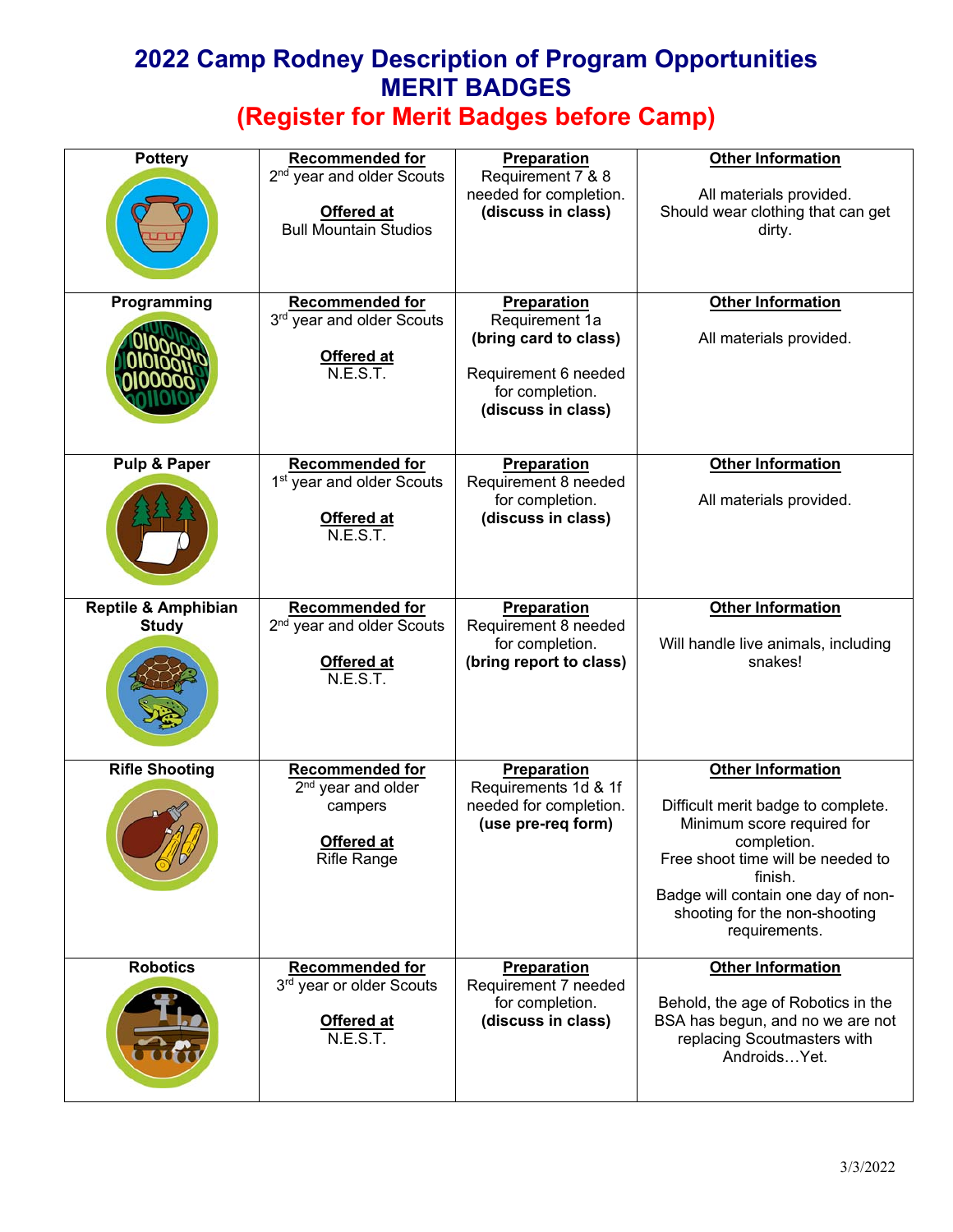| Rowing                              | <b>Recommended for</b><br>2 <sup>nd</sup> year and older Scouts<br>Offered at<br><b>Boat Yard</b>             | Preparation<br>Requirement 1b<br>needed for completion.<br>(use pre-req form)<br><b>MUST pass swim test.</b> | <b>Other Information</b><br>Boat shoes with a full sole needed<br>(ex. old tennis shoes or closed<br>toed sandals)                                                                |
|-------------------------------------|---------------------------------------------------------------------------------------------------------------|--------------------------------------------------------------------------------------------------------------|-----------------------------------------------------------------------------------------------------------------------------------------------------------------------------------|
| <b>Sculpture</b>                    | <b>Recommended for</b><br>2 <sup>nd</sup> year and older Scouts<br>Offered at<br><b>Bull Mountain Studios</b> | <b>Preparation</b><br>Requirement 3 needed<br>for completion.<br>(discuss in class)                          | <b>Other Information</b><br>All materials provided.                                                                                                                               |
| <b>Shotgun Shooting</b>             | Recommended for<br>3rd year and older Scouts<br>Offered at<br>Shotgun Range                                   | Preparation<br>Requirements 1d & 1f<br>needed for completion.<br>(use pre-req form)                          | <b>Other Information</b><br>Difficult merit badge to complete.<br>Minimum score required for<br>completion.<br>Free shoot time m be needed to<br>finish.<br>Physically demanding. |
| <b>Signs, Signals &amp; Codes</b>   | <b>Recommended for</b><br>2 <sup>nd</sup> year and older Scouts<br>Offered at<br><b>Health &amp; Fitness</b>  | Preparation<br>None                                                                                          | <b>Other Information</b><br>All materials provided.                                                                                                                               |
| <b>Small-Boat Sailing</b>           | <b>Recommended for</b><br>3rd year and older Scouts<br>Offered at<br>Sailing Base                             | Preparation<br>Requirement 1b<br>needed for completion.<br>(use pre-req form)<br>MUST pass swim test.        | <b>Other Information</b><br><b>HALF DAY CLASS</b><br>Boat shoes with a full sole needed<br>(ex. old tennis shoes or closed<br>toed sandals)                                       |
| Soil & Water<br><b>Conservation</b> | <b>Recommended for</b><br>2 <sup>nd</sup> year and older Scouts<br>Offered at<br>N.E.S.T.                     | <b>Preparation</b><br>None                                                                                   | <b>Other Information</b><br>Good preparation for Environmental<br>Science MB.                                                                                                     |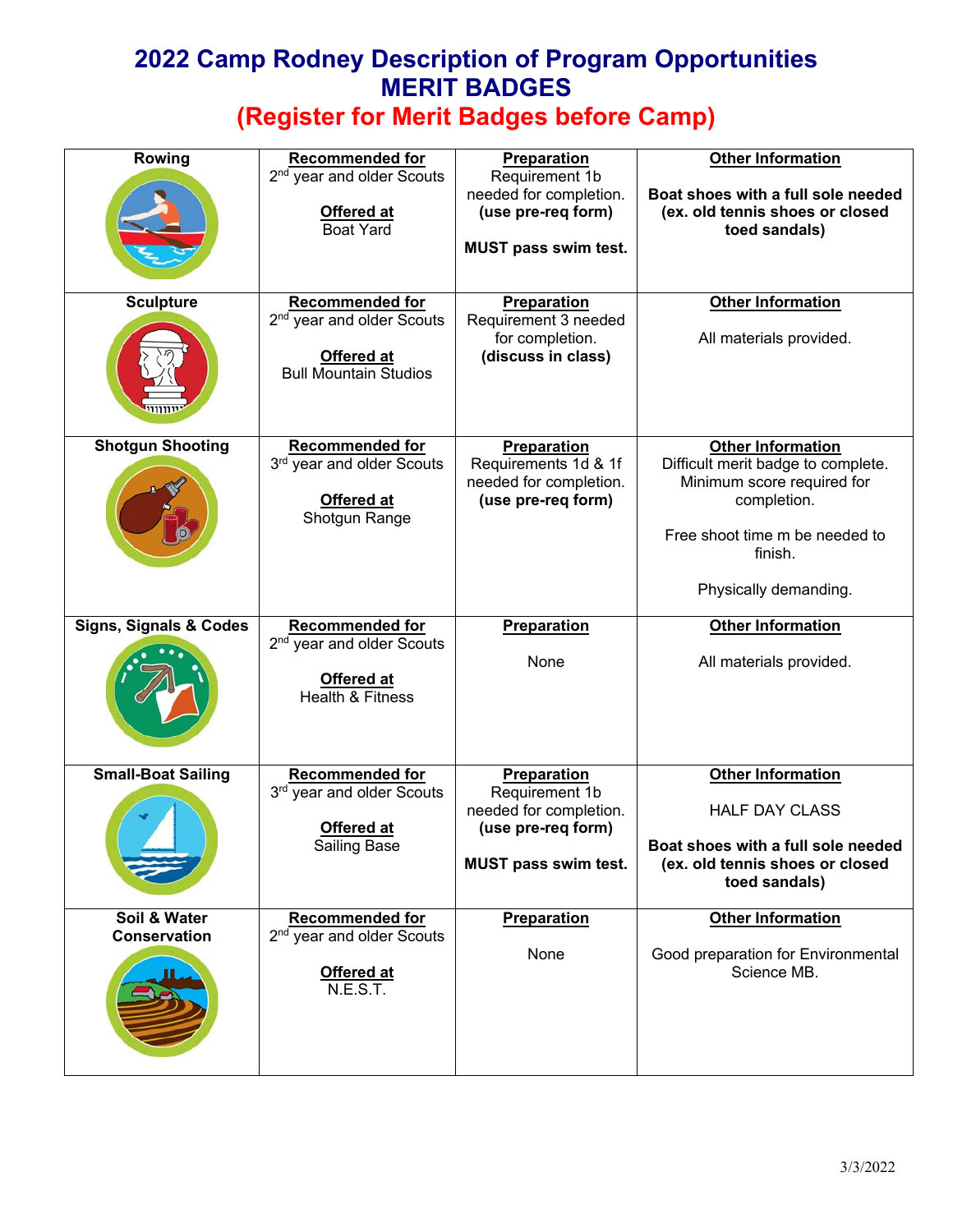| <b>Space Exploration</b>   | <b>Recommended for</b><br>2 <sup>nd</sup> year and older Scouts<br><b>Offered at</b><br>N.E.S.T.              | Preparation<br>Requirement 8 needed<br>for completion.<br>(discuss in class)                                        | <b>Other Information</b><br>All materials provided.                                                                                                                     |
|----------------------------|---------------------------------------------------------------------------------------------------------------|---------------------------------------------------------------------------------------------------------------------|-------------------------------------------------------------------------------------------------------------------------------------------------------------------------|
| Swimming                   | <b>Recommended for</b><br>1 <sup>st</sup> year and older Scouts<br>Offered at<br>Pool                         | <b>Preparation</b><br>Requirement 1b<br>needed for completion.<br>(use pre-req form)<br><b>MUST pass swim test.</b> | <b>Other Information</b><br>Included in Brownsea program<br>AND offered separately.                                                                                     |
| <b>Water Sports</b>        | <b>Recommended for</b><br>3rd year and older Scouts<br>Offered at<br><b>Sailing Base</b>                      | Preparation<br>Requirement 1b<br>needed for completion.<br>(use pre-req form)<br><b>MUST pass swim test.</b>        | <b>Other Information</b><br>Boat shoes with a full sole needed<br>(ex. old tennis shoes or closed<br>toed sandals)<br>Requires practice and is physically<br>demanding. |
| Weather                    | <b>Recommended for</b><br>2 <sup>nd</sup> year and older Scouts<br><b>Offered at</b><br>N.E.S.T.              | Preparation<br>Requirement 11<br>needed for completion.<br>(discuss in class)                                       | <b>Other Information</b><br>All materials provided.                                                                                                                     |
| <b>Wilderness Survival</b> | <b>Recommended for</b><br>3rd year and older Scouts<br><b>Offered at</b><br>Scoutcraft                        | <b>Preparation</b><br>Requirement 5 needed<br>for completion.<br>(bring to class)                                   | <b>Other Information</b><br>Challenging overnight experience<br>required on Wednesday night.<br>Personal survival kit (requirement 5)<br>must be brought to camp.       |
| <b>Wood Carving</b>        | <b>Recommended for</b><br>2 <sup>nd</sup> year and older Scouts<br>Offered at<br><b>Bull Mountain Studios</b> | Preparation<br>Requirement 1b and 2a<br>needed for completion.<br>(use pre-req form)                                | <b>Other Information</b><br>All materials are provided.<br>Must have Totin' Chip card to<br>participate.                                                                |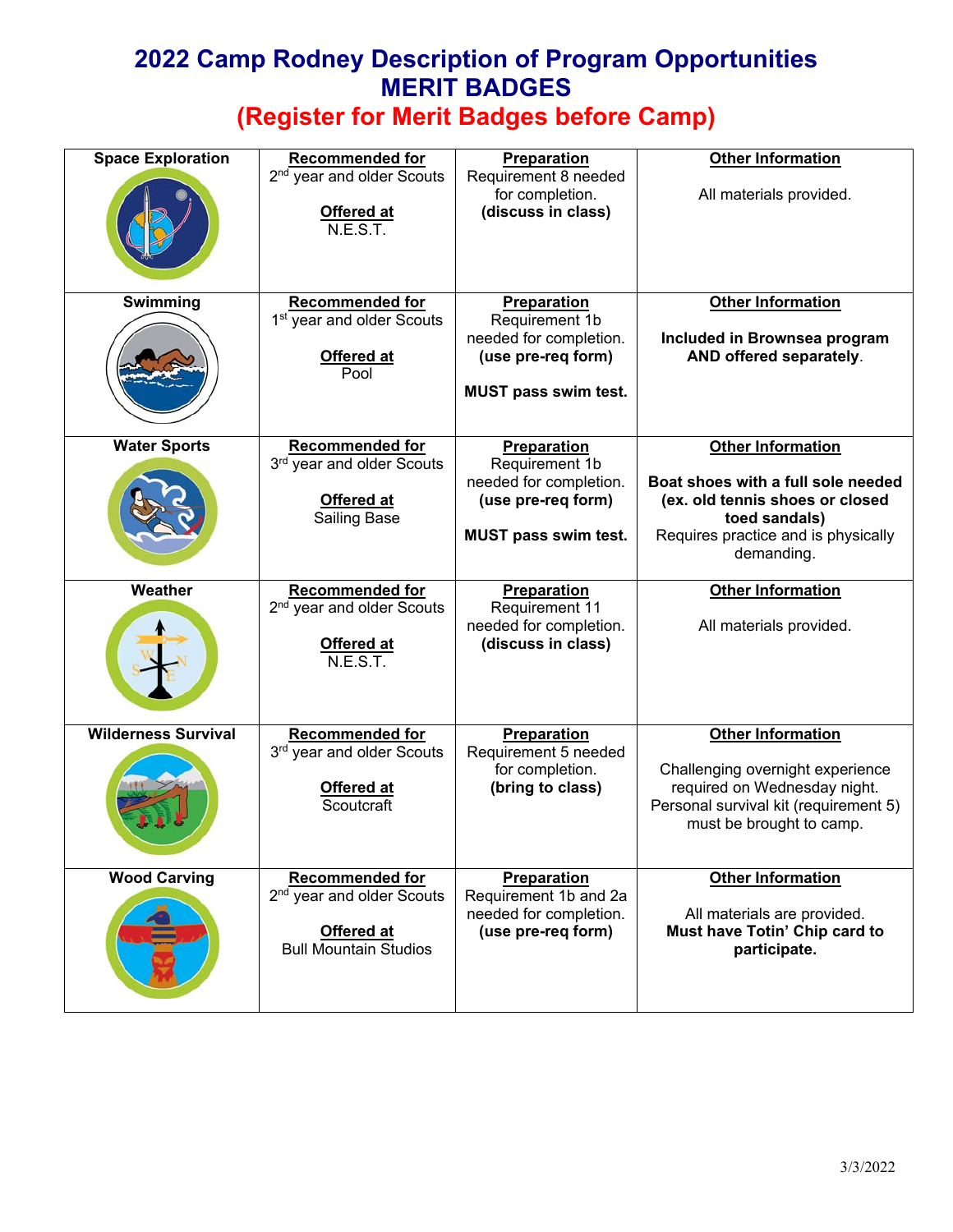# **2022 Camp Rodney Description of Program Opportunities BSA AWARDS**

| <b>Aquatics</b><br>Supervision -<br><b>Paddle Craft Safety</b>                   | <b>Recommended for</b><br>You must be 16 years old or<br>older to attend this course.<br>Adults are encouraged to<br>participate.<br>Offered at<br><b>Boat Yard</b> | <b>Preparation</b><br><b>MUST pass</b><br>swim test.               | <b>Other Information</b><br><b>BSA Paddle Craft Safety expands Safety</b><br>Afloat training to include the skills, as well<br>as the knowledge, needed for a unit leader<br>to confidently supervise canoeing or<br>kayaking excursions on flat water.<br>Boat shoes with a full sole needed (ex.<br>old tennis shoes or closed toed sandals)<br>(Register for this before Camp like MBs) |
|----------------------------------------------------------------------------------|---------------------------------------------------------------------------------------------------------------------------------------------------------------------|--------------------------------------------------------------------|--------------------------------------------------------------------------------------------------------------------------------------------------------------------------------------------------------------------------------------------------------------------------------------------------------------------------------------------------------------------------------------------|
| <b>Aquatics</b><br>Supervision -<br><b>Swimming &amp; Water</b><br><b>Rescue</b> | <b>Recommended for</b><br>You must be 16 years old or<br>older to attend this course.<br>Adults are encouraged to<br>participate.<br>Offered at<br>Pool             | Preparation<br><b>MUST pass</b><br>swim test and<br>pre-reqs.      | <b>Other Information</b><br>Training for BSA Swimming & Water<br>Rescue provides BSA leaders with<br>information and skills to prevent, recognize,<br>and respond to swimming emergencies<br>during unit swimming activities.<br>(Register for this before Camp like MBs)                                                                                                                  |
| <b>Firem'n Chit</b>                                                              | <b>Recommended for</b><br>2 <sup>nd</sup> year and older Scouts<br>Offered at<br>Scoutcraft                                                                         | Preparation<br>None                                                | <b>Other Information</b><br>(Walk-in Program on Tuesday Evening)                                                                                                                                                                                                                                                                                                                           |
| <b>Mile Swim BSA</b>                                                             | <b>Recommended for</b><br>3rd year and older Scouts.<br>Open to adults.<br>Offered at<br>Pool                                                                       | Preparation<br>4 hours of<br>distance<br>swimming<br>prior to camp | <b>Other Information</b><br>MUST complete 1/4 mile qualifying swim<br>on Monday at Polar Bear.<br>Physically demanding.                                                                                                                                                                                                                                                                    |
| <b>Paul Bunyan</b><br>Woodsman                                                   | <b>Recommended for</b><br>2 <sup>nd</sup> year and older Scouts<br>Offered at<br>Scoutcraft                                                                         | Preparation<br>Must have<br>Totin' Chip                            | <b>Other Information</b><br>(Walk-in Program on Monday Evening)                                                                                                                                                                                                                                                                                                                            |
| <b>Snorkeling BSA</b>                                                            | <b>Recommended for</b><br>3 <sup>rd</sup> year and older Scouts.<br>Open to adults with sign-ups at<br>camp, if space permits.<br>Offered at<br>Pool                | Preparation<br><b>MUST pass</b><br>swim test.                      | <b>Other Information</b><br>(Register for this before Camp like MBs)                                                                                                                                                                                                                                                                                                                       |
| <b>Totin' Chip</b>                                                               | <b>Recommended for</b><br>1 <sup>st</sup> year and older Scouts<br>Offered at<br>Scoutcraft                                                                         | Preparation<br>None                                                | <b>Other Information</b><br>(Walk-in Program on Thursday Evening)                                                                                                                                                                                                                                                                                                                          |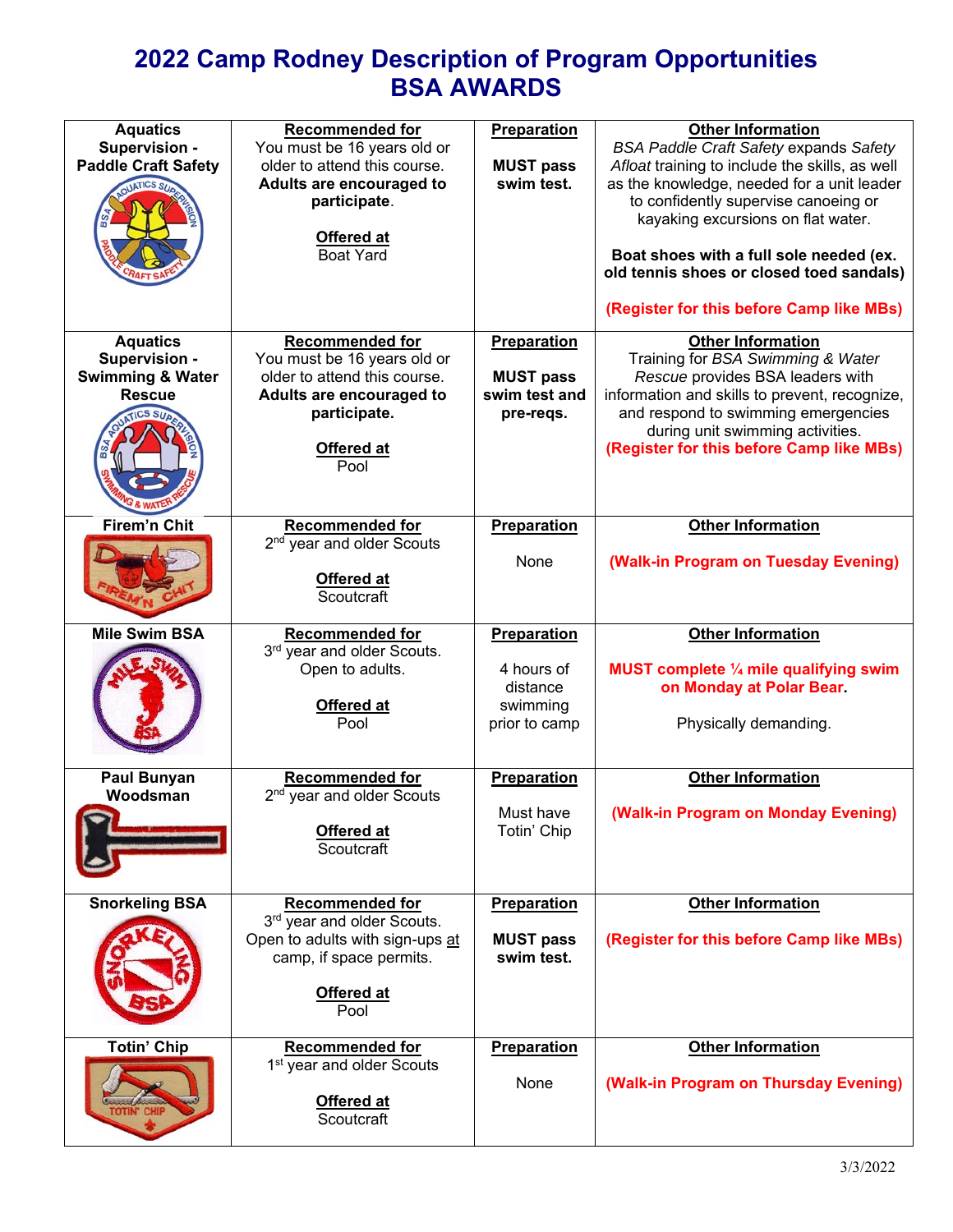# **2022 Camp Rodney Description of Program Opportunities RODNEY SPECIALS**

| A.C.E.<br>(Advanced Camper<br>Experience)                 | <b>Recommended for</b><br>4 <sup>th</sup> year and older Scouts.                                   | Preparation<br>None                                                                        | <b>Other Information</b><br>This high adventure program is only for<br>the advanced camper, no wusses.<br>"Are you tough enough?"                                                                                                                       |
|-----------------------------------------------------------|----------------------------------------------------------------------------------------------------|--------------------------------------------------------------------------------------------|---------------------------------------------------------------------------------------------------------------------------------------------------------------------------------------------------------------------------------------------------------|
|                                                           | MUST be at least 14 years old.                                                                     |                                                                                            | This program combines some of the top<br>tier highlights of each area of camp as<br>well as many activities found in no other<br>areas of camp.                                                                                                         |
|                                                           |                                                                                                    |                                                                                            | Activities change but often include<br>blacksmithing, tomahawk throwing, ice<br>climbing, flying drones, slacklining,<br>advanced wilderness survival, hiking into<br>Elk Neck Park, crate stacking, etc<br>(Register for this before Camp like<br>MBs) |
|                                                           | <b>Recommended for</b>                                                                             | Preparation                                                                                | <b>Other Information</b>                                                                                                                                                                                                                                |
| <b>Bay</b>                                                | All Scouts and adults.                                                                             |                                                                                            |                                                                                                                                                                                                                                                         |
| <b>Hike</b>                                               | Offered at<br>N.E.S.T.                                                                             | None                                                                                       | See what the Rodney shoreline has to<br>offer.                                                                                                                                                                                                          |
|                                                           |                                                                                                    |                                                                                            | Boat shoes with a full sole needed (ex.<br>old tennis shoes or closed toed<br>sandals)                                                                                                                                                                  |
|                                                           |                                                                                                    |                                                                                            | (Signup at HQ on Monday)                                                                                                                                                                                                                                |
| <b>Brownsea</b>                                           | <b>Recommended for</b>                                                                             | <b>Preparation</b>                                                                         | <b>Other Information</b>                                                                                                                                                                                                                                |
|                                                           | 1 <sup>st</sup> year Scouts                                                                        | See information<br>regarding<br>Nature MB, and<br>Swimming MB.                             | <b>ALL-PERIOD CLASS</b><br>Boat shoes with a full sole needed (ex.<br>old tennis shoes or closed toed<br>sandals)                                                                                                                                       |
| (featured in Scouting<br><b>Magazine March</b><br>2011)   |                                                                                                    |                                                                                            | (Register for this before Camp like<br>MBs)                                                                                                                                                                                                             |
| <b>High Adventure</b><br>Sailing (H.A.S.)                 | <b>Recommended for</b><br>Signup as a crew of up to 6<br>people. Must include at least<br>1 adult. | <b>Preparation</b><br>Previous sailing<br>experience<br>equivalent to<br><b>Small Boat</b> | <b>Other Information</b><br><b>Separate Signups from Camp</b><br><b>Registration</b><br>www.dmvc.org/HAS                                                                                                                                                |
|                                                           |                                                                                                    | Sailing MB                                                                                 |                                                                                                                                                                                                                                                         |
|                                                           | MUST be at least 14 years old.                                                                     | recommended<br>but not required.                                                           | Must pass swim test.                                                                                                                                                                                                                                    |
|                                                           | <b>Recommended for</b>                                                                             | <b>Preparation</b>                                                                         | <b>Other Information</b>                                                                                                                                                                                                                                |
| <b>Chesapeake Chase</b><br>(Mile Swim Race in<br>the Bay) | 1 Scout swimmer per Troop<br><b>MUST be a very strong</b><br>swimmer to participate.               | Completion of<br>Mile Swim BSA                                                             | MUST complete 1/4 mile qualifying<br>swim on Monday at Polar Bear<br>Every swimmer must have a watch boat<br>with 2 experienced canoe paddlers<br>provided by their Troop. This will be a                                                               |
|                                                           |                                                                                                    |                                                                                            | timed race.                                                                                                                                                                                                                                             |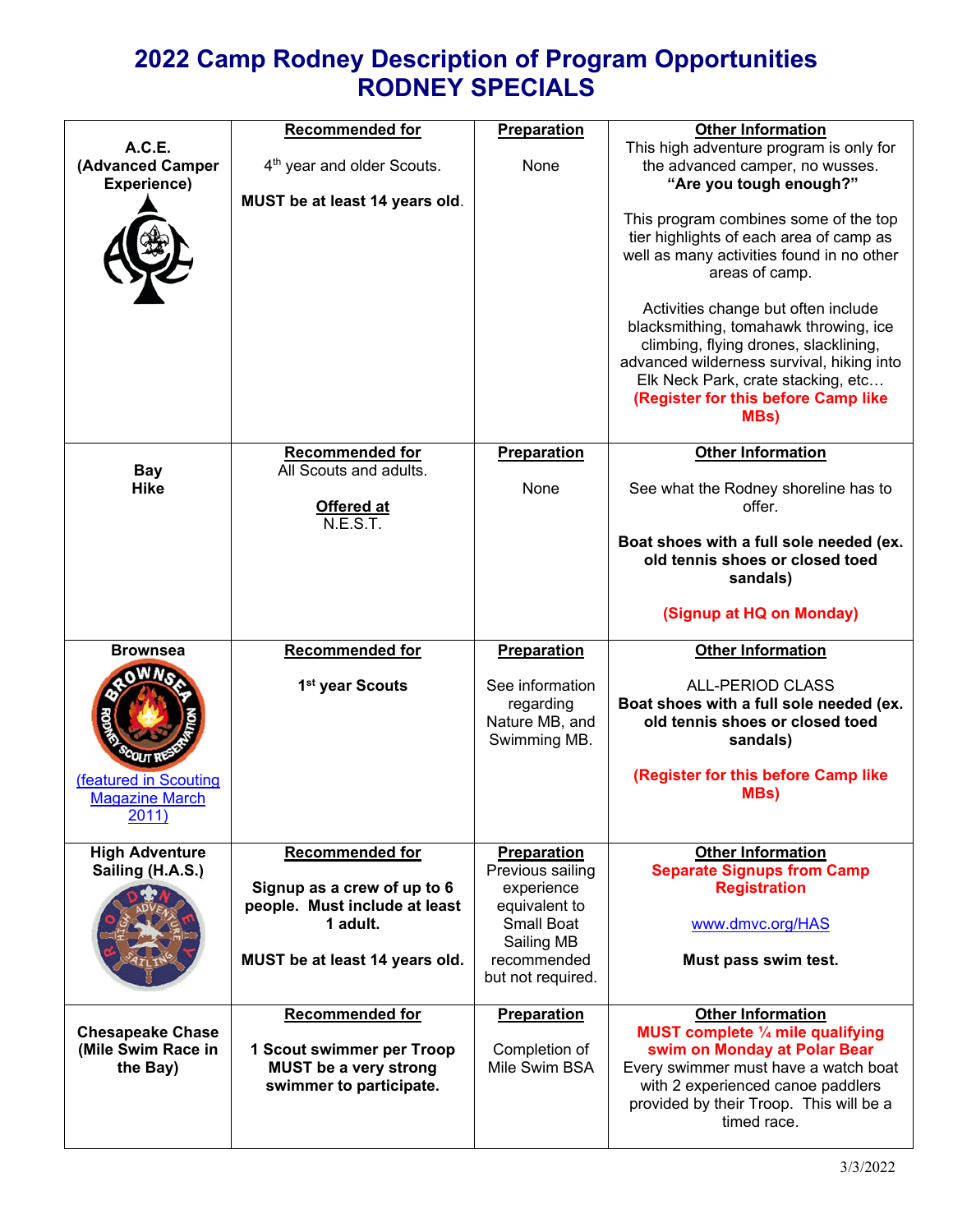# **2022 Camp Rodney Description of Program Opportunities RODNEY SPECIALS**

| Chesapeake<br><b>Mariner</b><br>CCOUTAF | <b>Recommended for</b><br>4 <sup>th</sup> year and older Scouts.<br>Open to adults with sign-ups at<br>camp, if space permits.<br>Offered at<br><b>Sailing Base</b><br><b>Recommended for</b> | Preparation<br>Have earned Small-<br>Boat Sailing MB.<br><b>MUST pass swim</b><br>test.                                                      | <b>Other Information</b><br><b>Evening Program</b><br>Boat shoes with a full sole<br>needed (ex. old tennis shoes or<br>closed toed sandals)<br>Culminates in the Rodney Regatta.<br>(Register for this before Camp<br>like MBs)                                                                                      |
|-----------------------------------------|-----------------------------------------------------------------------------------------------------------------------------------------------------------------------------------------------|----------------------------------------------------------------------------------------------------------------------------------------------|-----------------------------------------------------------------------------------------------------------------------------------------------------------------------------------------------------------------------------------------------------------------------------------------------------------------------|
| <b>Instructional</b><br>Swimming        | Non-Swimmers and Beginners<br>Offered at<br>Pool                                                                                                                                              | <b>Preparation</b><br>None                                                                                                                   | <b>Other Information</b><br>Pool staff will work with Scouts or<br>adults to gain confidence in the<br>pool; with the goal of passing the<br>swim test.<br>(Walk-in Program Daily Periods 1-<br>5)                                                                                                                    |
| <b>Iron</b><br>Man                      | <b>Recommended for</b><br>Physically fit Scouts and adults.<br>Offered at<br><b>Health &amp; Fitness</b>                                                                                      | Preparation<br>None                                                                                                                          | <b>Other Information</b><br>Troop Competition involving a<br>variety of physical skills around<br>camp.<br>(Signup at HQ on Monday)                                                                                                                                                                                   |
| <b>Jetski RSR</b>                       | <b>Recommended for</b><br><b>MUST be at least</b><br>16-years-old<br>Offered at<br><b>Sailing Base</b>                                                                                        | Preparation<br><b>MUST</b><br>pass swim test.<br><b>MUST</b><br>have a certificate of<br>approved boater<br>safety education (by<br>NASBLA). | <b>Other Information</b><br>Boat shoes with a full sole<br>needed (ex. old tennis shoes or<br>closed toed sandals)<br>(Register for this before Camp<br>like MBs)                                                                                                                                                     |
| <b>Monster Bike</b>                     | <b>Recommended for</b><br>Physically fit $3^{rd}$ year and older<br>Scouts and adults.<br>Offered at<br>Health & Fitness                                                                      | Preparation<br>None                                                                                                                          | <b>Other Information</b><br>High paced, physically rigorous,<br>mountain bike trail ride.<br>For the experienced trail rider,<br>includes strenuous, mountainous<br>ascents and descents. Scouts &<br>leaders will use personal bikes once<br>inspected by our Health & Fitness<br>staff.<br>(Signup at HQ on Monday) |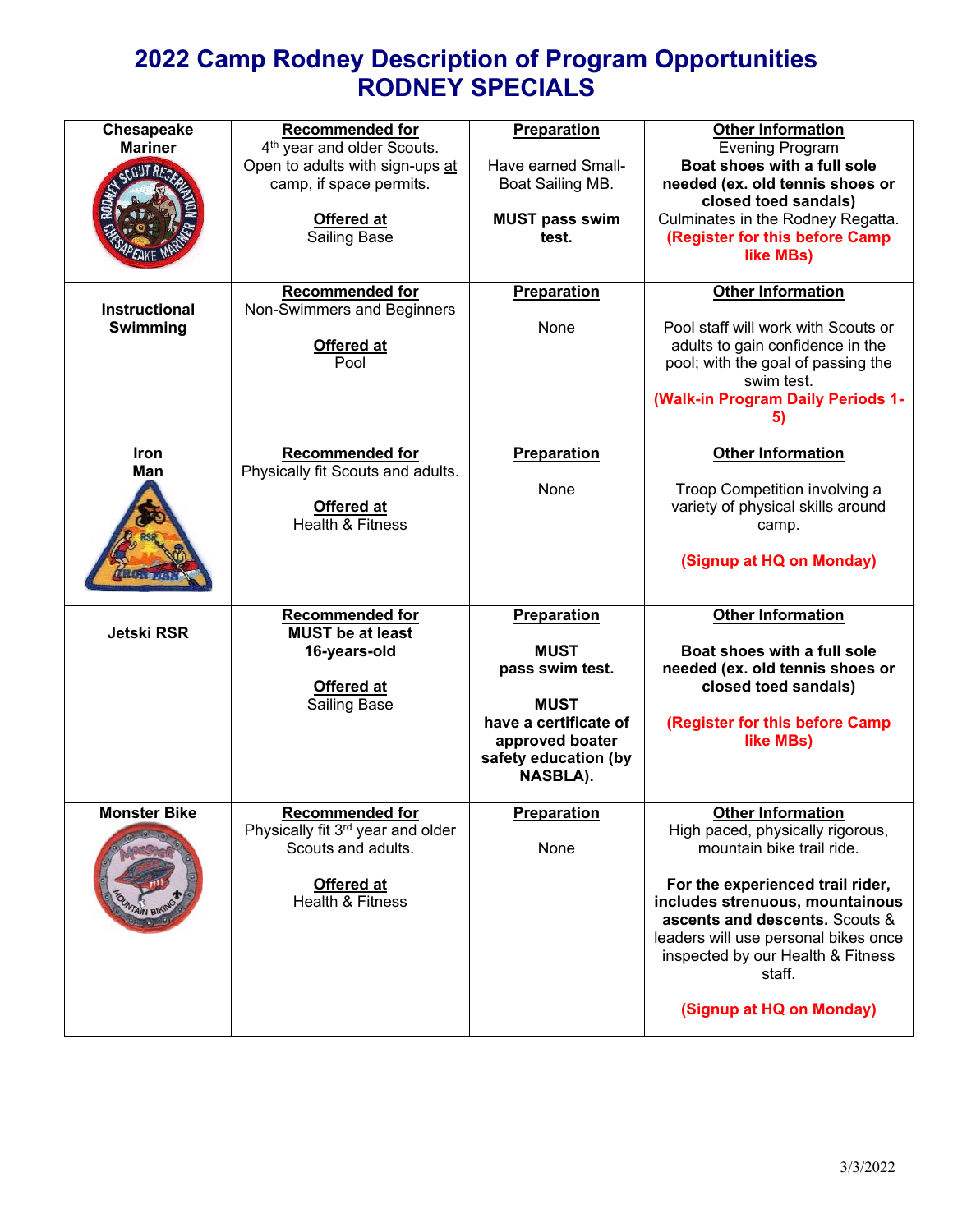# **2022 Camp Rodney Description of Program Opportunities RODNEY SPECIALS**

|                                   | <b>Recommended for</b><br>All Scouts and adults                                                                                  | Preparation                                                                                                                                      | <b>Other Information</b>                                                                                                                                                                                       |
|-----------------------------------|----------------------------------------------------------------------------------------------------------------------------------|--------------------------------------------------------------------------------------------------------------------------------------------------|----------------------------------------------------------------------------------------------------------------------------------------------------------------------------------------------------------------|
| <b>Night</b><br>Climbing          | Offered at<br><b>Climbing Tower</b>                                                                                              | None                                                                                                                                             | Scouts must bring a headlamp. Can be<br>purchased in the Trading Post if needed.<br>(Walk-in Program on Tues. & Thurs.<br>@ 9PM)                                                                               |
| Night-time<br>Orienteering        | <b>Recommended for</b><br>2 <sup>nd</sup> year and older Scouts<br>Adults welcome and<br>encouraged.<br>Offered at<br>Scoutcraft | Preparation<br>None                                                                                                                              | <b>Other Information</b><br>Learn how to find your way around at<br>night.<br>(Walk-in Program on Tuesday @<br><b>9PM)</b>                                                                                     |
| <b>Night</b><br>Swim              | <b>Recommended for</b><br>All Scouts and adults<br>Offered at<br>Pool                                                            | Preparation<br>None                                                                                                                              | <b>Other Information</b><br>Troops will be signup or are assigned a<br>night for night swim.<br>(Signup at HQ on Monday)                                                                                       |
| <b>Polar Bear Swim</b>            | <b>Recommended for</b><br>All Scouts and adults<br>Offered at<br>Pool                                                            | Preparation<br>None                                                                                                                              | <b>Other Information</b><br>Take a swim first thing in the morning!<br>Troops will be assigned days at the<br><b>Sunday Leaders' Meeting.</b>                                                                  |
| Rodney<br><b>Regatta</b>          | <b>Recommended for</b><br>4th year and older Scouts<br>Offered at<br><b>Sailing Base</b>                                         | Preparation<br>Have earned Small-<br>Boat Sailing MB.<br>Current or previous<br>participation in<br><b>Chesapeake Mariner</b><br>is recommended. | <b>Other Information</b><br>This is a sailing race in the Bay.<br>Boat shoes with a full sole needed<br>(ex. old tennis shoes or closed toed<br>sandals)<br>(Signup at HQ on Monday)                           |
| <b>Scoutcraft</b><br>Olympiad     | Recommended for<br>All Troops<br>Offered at<br>Scoutcraft                                                                        | Preparation<br>None                                                                                                                              | <b>Other Information</b><br>Troop Competition involving teamwork &<br>a variety of Scout skills.<br>(Signup at HQ on Monday)                                                                                   |
| <b>Troop</b><br><b>Swim</b>       | <b>Recommended for</b><br>All Scouts and adults<br>Offered at<br>Pool                                                            | Preparation<br>Appropriate<br>supervision and<br>guarding to meet Safe<br>Swim Defense.                                                          | <b>Other Information</b><br>Troops signup at HQ to run a Troop<br>swim at the pool. Your Troop gets 1/3 of<br>the pool to run a swim just for you. Max<br>of 3 Troops per evening.<br>(Signup at HQ on Monday) |
| <b>Troop</b><br><b>Naturalist</b> | <b>Recommended for</b><br>All Troops<br>Offered at<br>N.E.S.T.                                                                   | <b>Preparation</b><br>None                                                                                                                       | <b>Other Information</b><br>By appointment with the Nature<br>Director.                                                                                                                                        |